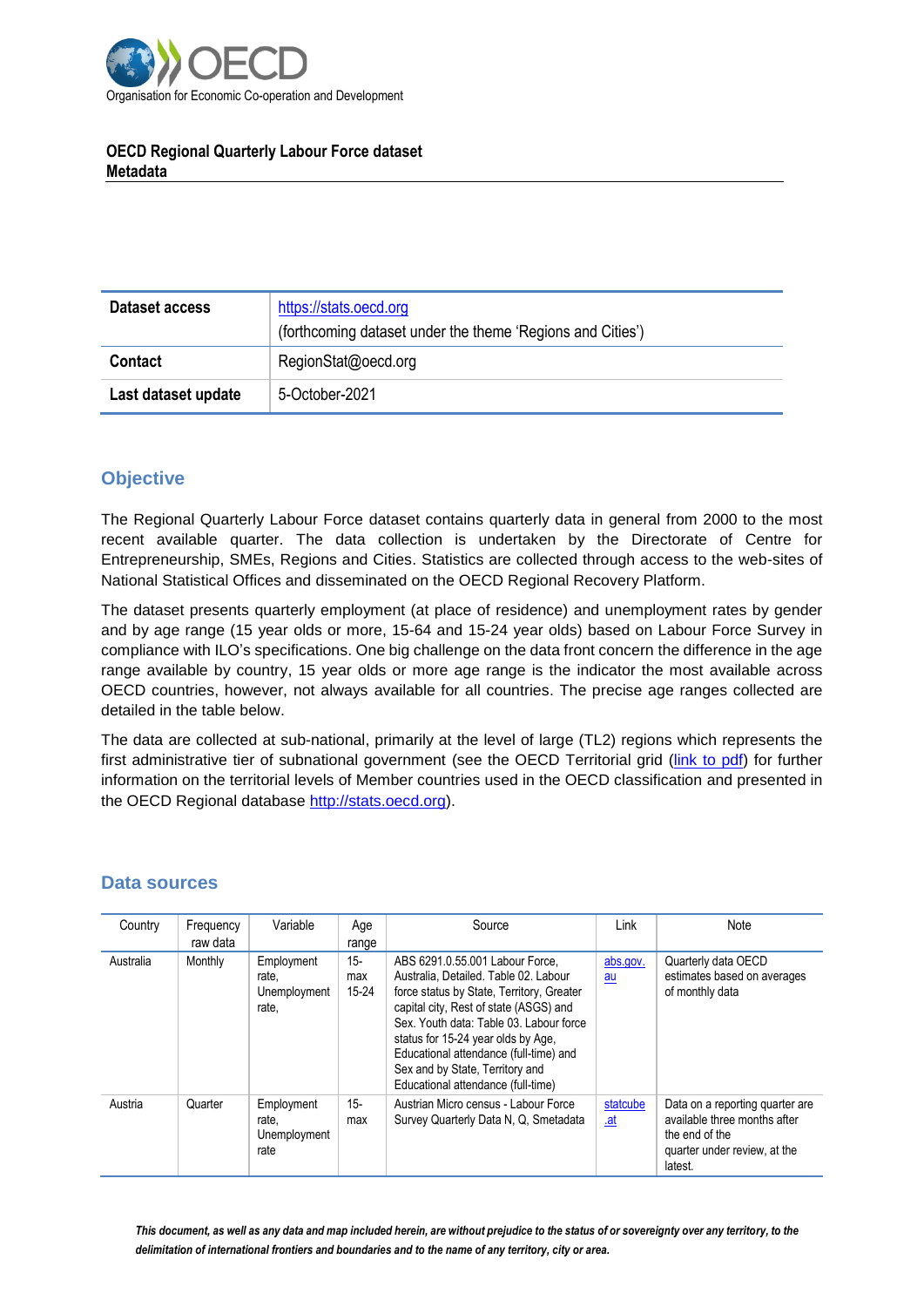| Belgium           | Quarter              | Employment<br>rate,<br>Unemployment<br>rate                     | 15-64<br>15-24                  | StatBel. Active (working and<br>unemployed) population since 2017<br>based on the reformed Labour Force<br>Survey, by quarter, region, age class<br>and level of education | statbel.f<br>gov.be      | Last changed date: 27/09/2021                                                                                                           |
|-------------------|----------------------|-----------------------------------------------------------------|---------------------------------|----------------------------------------------------------------------------------------------------------------------------------------------------------------------------|--------------------------|-----------------------------------------------------------------------------------------------------------------------------------------|
| Canada            | Monthly              | Employment<br>rate,<br>Unemployment<br>rate,                    | $15 -$<br>max<br>15-24          | Statistics Canada. Table 14-10-0017-01<br>Labour force characteristics by sex and<br>detailed age group, monthly, unadjusted<br>for seasonality $(x 1,000)$                | statcan                  | Quarterly data OECD<br>estimates based on averages<br>of monthly data. 2021-Q3<br>based on July and August<br>average.                  |
| Chile             | Moving<br>Quarter    | Unemployment<br>rate                                            | $15-$<br>max                    | Chilean National Statistical Institute.<br>National Labour Force Survey (ENE).<br>Unemployment rate.                                                                       | stat.ine.c<br>L          |                                                                                                                                         |
| Colombia<br>(1)   | Moving<br>Quarter    | Employment<br>rate,<br>Unemployment<br>rate,                    | $15 -$<br>max                   | DANE Gran encuesta integrada de<br>hogares - Ciudades (23) data                                                                                                            | dane.go<br>V.CO          | Departemientos data dased on<br>23 ciudades.                                                                                            |
| Costa Rica        | Quarter              | Unemployment<br>rate<br>Employment<br>rate                      | $15 -$<br>max                   | INEC. Temas especiales de empleo.<br>Sinopsis de la condición de actividad de<br>las regiones de planificación                                                             | inec.cr                  | $\ddot{\phantom{a}}$                                                                                                                    |
| Czech<br>republic | Quarter              | Employment<br>rate.<br>Unemployment<br>rate,                    | $15 -$<br>max                   | Source: LFS - labour force survey.<br>Table Code: ZAM01-A/13                                                                                                               | CZSO.CZ                  | Extraordinary revision<br>September 1, 2021 due to a<br>methodological change in the<br>economic status of persons on<br>parental leave |
| Denmark           | Quarter              | Employment<br>rate,<br>Unemployment<br>rate,                    | 15-64                           | Statistics Denmark. AKU120K: Labour<br>force status by employment status and<br>region                                                                                     | statbank<br>dk           |                                                                                                                                         |
| Estonia           | Quarter              | Employment<br>rate,<br>Unemployment<br>rate,                    | 15-74<br>15-24<br>(Emp<br>ra)   | Statistika andmebaas - TT467: Labour<br>status of population aged 15-74 by<br>region (quarters)                                                                            | stat.ee                  | $\ddot{\phantom{a}}$                                                                                                                    |
| Finland           | Quarter              | Employment<br>rate (15-64),<br>Unemployment<br>rate             | 15-74                           | 11c9 -- Population aged 15-74 by labour<br>force status, sex and major region,<br>quarterly data,                                                                          | stat.fi                  | ä,                                                                                                                                      |
| France            | Quarter              | Unemployment<br>rate                                            | 15<br>max                       | Taux de chômage localisés                                                                                                                                                  | insee.fr                 |                                                                                                                                         |
| Germany           | $\ddot{\phantom{1}}$ | $\ddotsc$                                                       | $\ddot{\phantom{a}}$            | n.a.                                                                                                                                                                       | n.a.                     |                                                                                                                                         |
| Greece            | Quarter              | Employment<br>rate,<br>Unemployment<br>rate,                    | $15 -$<br>max                   | Hellenic Statistical Authority. Labour<br>force (Quarterly data) - Table 02B.<br>Population 15+ (employment status,<br>region)                                             | <b>statistics</b><br>$q$ |                                                                                                                                         |
| Hungary           | Quarter              | Employment<br>rate,<br>Unemployment<br>rate,                    | 15-74<br>15-24                  | Economic Activity Measures of<br>Population Aged 15-74 by Sex Non-<br>institutional population. Table LD4F04                                                               | statinfo.k<br>sh.hu      |                                                                                                                                         |
| Iceland           | $\ddotsc$            | $\cdot$ .                                                       | $\ldots$                        | DotStat Short Term Labour statistics                                                                                                                                       | dotstat.o<br>ecd.org     |                                                                                                                                         |
| Ireland           | Quarter              | Employment<br>rate $(15-max)$ ,<br>Unemployment<br>rate (15-74) | 15-74                           | CSO - QLF08 Persons aged 15 years<br>and over                                                                                                                              | data.cso<br><u>.ie</u>   | Employment rate quarterly<br>data OECD estimates based<br>on paticipation rate, labour<br>force and employment data.                    |
| Israel            | $\ddotsc$            | $\ldots$                                                        | $\ldots$                        | DotStat Short Term Labour statistics                                                                                                                                       | dotstat.o<br>ecd.org     |                                                                                                                                         |
| Italy             | Quarter              | Employment<br>rate,<br>Unemployment<br>rate,                    | $15 -$<br>74/15-<br>64<br>15-24 | ISTAT Unemployment rate: Regional<br>data - age                                                                                                                            | dati.istat.<br><u>it</u> |                                                                                                                                         |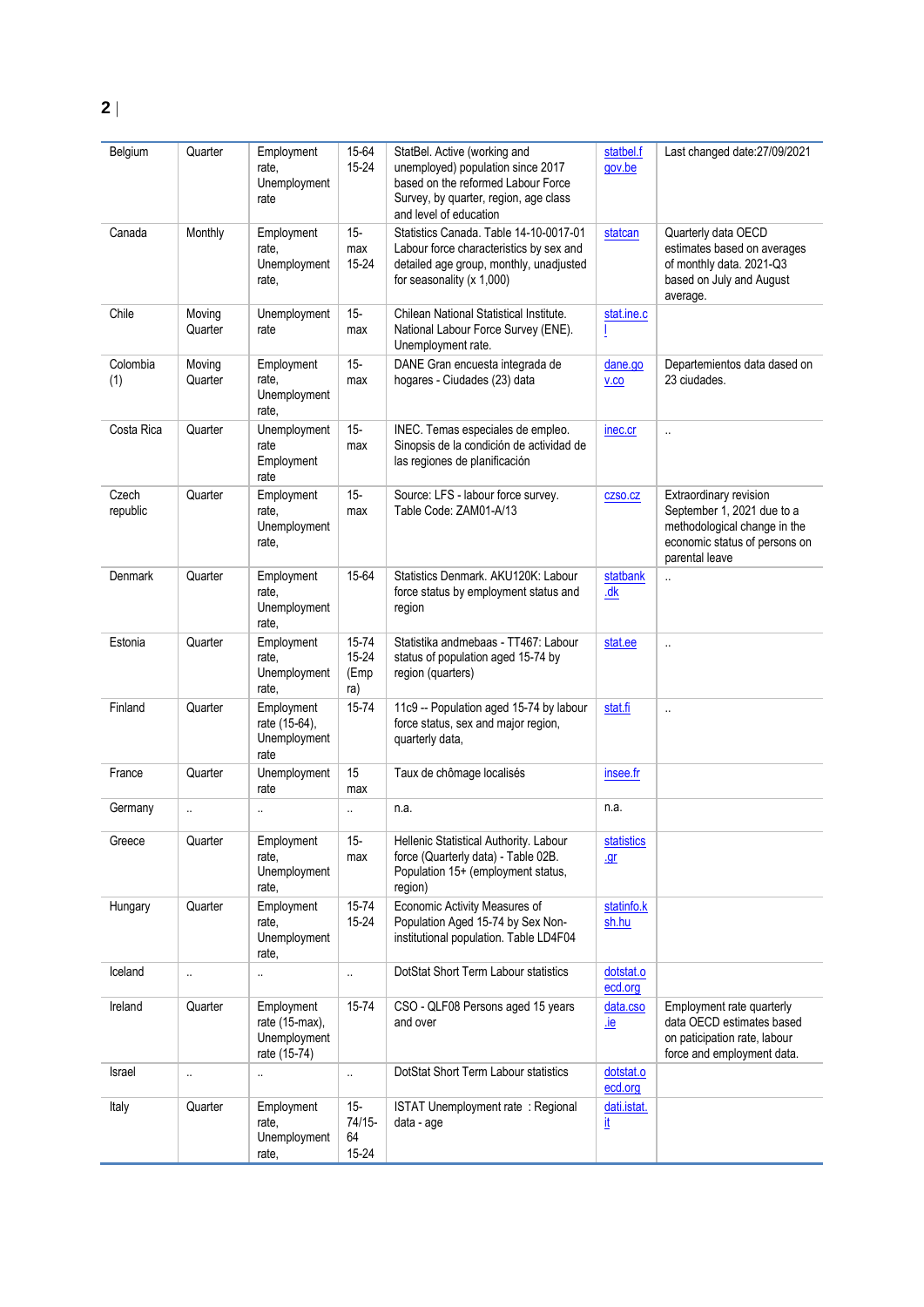| Japan                 | Quarter              | Unemployment<br>rate<br>Employment<br>rate   | $15 -$<br>max              | Labour Force Survey / Basic Tabulation<br>Historical data                                                                                                                                                 | $e$ -<br>stat.go.j<br>$\overline{P}$ |                                                                                                                                                                                                                                 |
|-----------------------|----------------------|----------------------------------------------|----------------------------|-----------------------------------------------------------------------------------------------------------------------------------------------------------------------------------------------------------|--------------------------------------|---------------------------------------------------------------------------------------------------------------------------------------------------------------------------------------------------------------------------------|
| Korea                 | Quarter              | Unemployment<br>rate<br>Employment<br>rate   | $15 -$<br>max<br>$15 - 24$ | Statistics Korea, Economically Active<br>Population Survey - Summary of<br>economically active pop. by city &<br>province / gender                                                                        | kosis.kr                             |                                                                                                                                                                                                                                 |
| Latvia                | Quarter              | Unemployment<br>rate<br>Employment<br>rate   | $15 -$<br>max<br>15-24     | DotStat Short Term Labour statistics                                                                                                                                                                      | dotstat.o<br>ecd.org                 |                                                                                                                                                                                                                                 |
| Lithuania             | Quarter              | Unemployment<br>rate<br>Employment<br>rate   | $15 -$<br>max<br>15-24     | DotStat Short Term Labour statistics                                                                                                                                                                      | dotstat.o<br>ecd.org                 |                                                                                                                                                                                                                                 |
| Luxembourg            | Quarter              | Unemployment<br>rate<br>Employment<br>rate   | $15 -$<br>max<br>15-24     | DotStat Short Term Labour statistics                                                                                                                                                                      | dotstat.o<br>ecd.org                 |                                                                                                                                                                                                                                 |
| Mexico                | Quarter              | Unemployment<br>rate                         | $15 -$<br>max              | INEGI. Encuesta Nacional de<br>Ocupación y Empleo.                                                                                                                                                        | inegi.org<br>.mx                     | Employment rate not aligned<br>with ILO                                                                                                                                                                                         |
| Netherlands           | Quarter              | Employment<br>rate.<br>Unemployment<br>rate, | 15-75                      | CBS - Labor participation; province                                                                                                                                                                       | opendat<br>a.cbs.nl                  |                                                                                                                                                                                                                                 |
| <b>New</b><br>Zealand | Quarter              | Unemployment<br>rate<br>Employment<br>rate   | $15 -$<br>max<br>15-24     | Household Labour Force Survey - HLF -<br>Table: Labour Force Status by Age<br>Group by Region Council (Qrtly-<br>Mar/Jun/Sep/Dec)                                                                         | stats.gov<br>t.nz                    |                                                                                                                                                                                                                                 |
| Norway                | $\ddot{\phantom{a}}$ | Ω.                                           | $\ddot{\phantom{a}}$       | DotStat Short Term Labour statistics                                                                                                                                                                      | dotstat.o<br>ecd.org                 |                                                                                                                                                                                                                                 |
| Poland                | Quarter              | Employment<br>rate.<br>Unemployment<br>rate, | $15 -$<br>max<br>15-24     | Statistics Poland // Category K4 Labour<br>Market // Group G419 Economic activity<br>of the population (quarterly data) //<br>Subgroup P2567 Economic activity of<br>the population by place of residence | stat.gov.<br>p                       |                                                                                                                                                                                                                                 |
| Portugal              | Quarter              | Employment<br>rate.<br>Unemployment<br>rate, | $15 -$<br>max<br>15-24     | Statistics Portugal - Unemployment rate<br>(Series 2011 - %) by Place of residence<br>(NUTS - 2013) and Sex; Quarterly -<br>Statistics Portugal, LFS                                                      | ine.pt                               |                                                                                                                                                                                                                                 |
| Slovak<br>Republic    |                      |                                              |                            | DotStat Short Term Labour statistics                                                                                                                                                                      | dotstat.o<br>ecd.org                 |                                                                                                                                                                                                                                 |
| Slovenia              | Quarter              | Employment<br>rate.<br>Unemployment<br>rate, | $15 -$<br>max              | Population by activity, sex and cohesion<br>regions (in 1000), Slovenia, quarterly                                                                                                                        | pxweb.st<br>at.si                    | OECD estimates based on<br>number of people in labour<br>force, employment and<br>unemployment. The Slovenian<br>Labour Force Survey has a<br>revised questionnaire and<br>methodology valid from the<br>first quarter of 2021. |
| Spain                 | Quarter              | Employment<br>rate,<br>Unemployment<br>rate, | $15 -$<br>max              | INE - Economic activity, unemployment<br>and employment rates, by province                                                                                                                                | ine.es                               |                                                                                                                                                                                                                                 |
| Sweden                | Quarter              | Employment<br>rate,<br>Unemployment<br>rate, | $15 -$<br>max              | Statistics Sweden - table AM0401UZ.<br>Population aged 15-74 (LFS) by region,<br>labour status and sex. Quarter 2005K2 -<br>2020K4                                                                        | statistikd<br>atabase<br>n.scb.se    |                                                                                                                                                                                                                                 |
| Switzerland           | $\ddotsc$            |                                              | $\ddotsc$                  | DotStat Short Term Labour statistics                                                                                                                                                                      | dotstat.o<br>ecd.org                 |                                                                                                                                                                                                                                 |
| Turkey                | $\ldots$             | $\ddot{\phantom{1}}$                         | $\ldots$                   | $\ldots$                                                                                                                                                                                                  | $\cdot$ .                            |                                                                                                                                                                                                                                 |